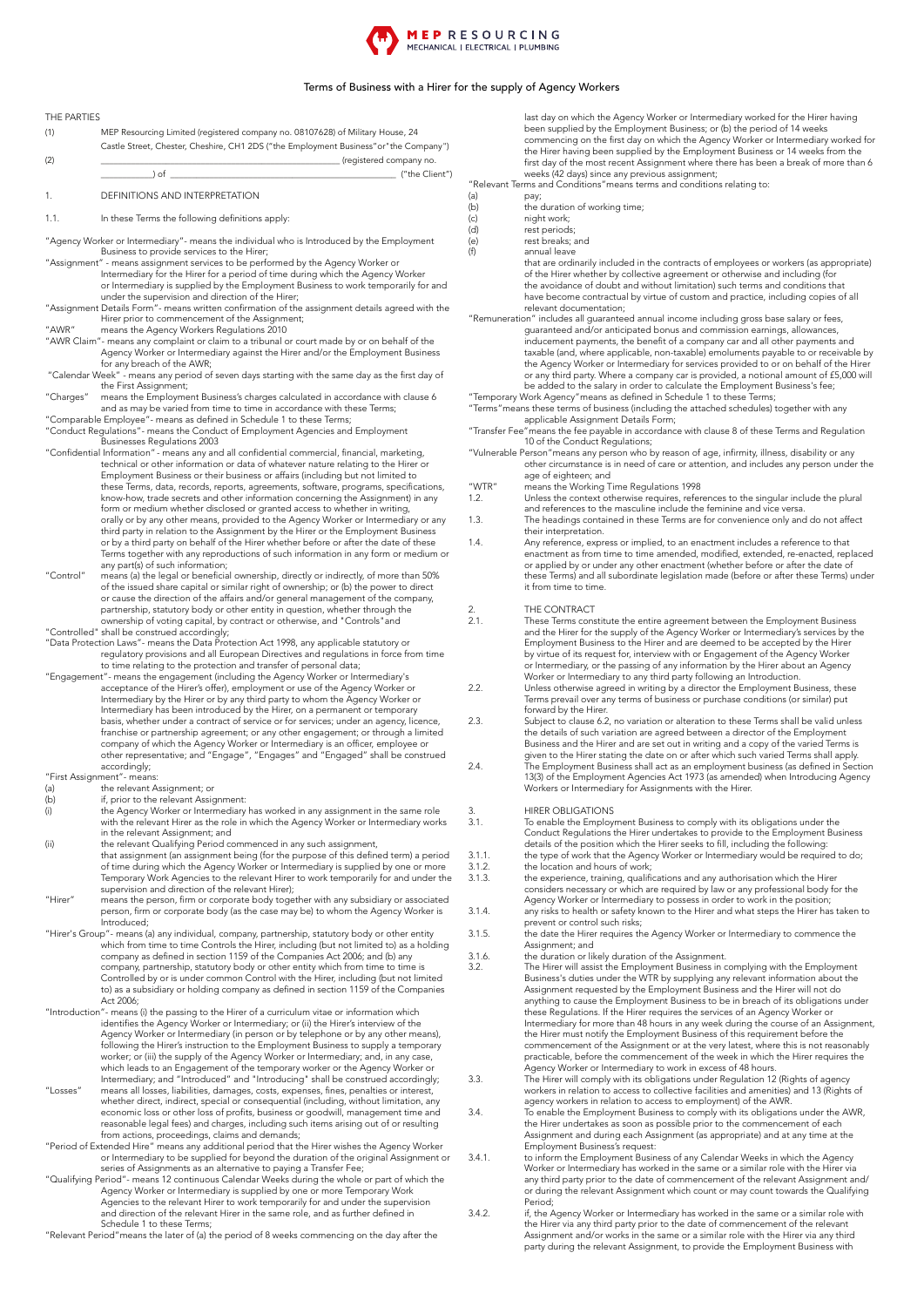all the details of such work which may count towards the Qualifying Period, including (without limitation) details of where, when and the period(s) during which such work was undertaken and any other details requested by the Employment Business;

- 3.4.3. to inform the Employment Business if, the Agency Worker or Intermediary has prior to the date of commencement of the relevant Assignment and/or during the relevant Assignment carried out work which could be deemed to count toward the Qualifying Period for the relevant Assignment in accordance with Regulation 9 of the AWR because s/he has:
- 3.4.3.1. Completed two or more assignments with the Hirer;<br>3.4.3.2. completed at least one assignment with the Hirer are
- 
- 3.4.3.2. completed at least one assignment with the Hirer and one or more earlier assignments with any member of the Hirer's Group; and/or 3.4.3.3. worked in more than two roles during an assignment with the Hirer and on at least two occasions worked in a role that was not the same role as the previous role;
- 3.4.4. save where the Agency Worker or Intermediary will not complete the Qualifying Period during the term of the Assignment, to: 3.4.4.1. provide the Employment Business with written details of the basic working and
- employment conditions the Agency Worker or Intermediary would be entitled to for doing the same job if the Agency Worker or Intermediary had been recruited directly by the Hirer as an employee or worker at the time the Qualifying Period commenced or with those of a Comparable Employee, such basic working and employment conditions being the Relevant Terms and Conditions;
- 3.4.4.2. inform the Employment Business in writing whether the Relevant Terms and Conditions provided are those of a hypothetical directly recruited employee or
- worker or those of a Comparable Employee; 3.4.4.3. if the Relevant Terms and Conditions provided are those of a Comparable Employee, provide the Employment Business with a written explanation of the basis on which the Hirer considers that the relevant individual is a Comparable Employee; and 3.4.4.4. inform the Employment Business in writing of any variations in the Relevant Terms
- and Conditions made at any time during the relevant Assignment after the Qualifying Period commenced; and
- 3.4.5. save where the Agency Worker or Intermediary will not complete the Qualifying period during the term of the Assignment, to provide the Employment Business with written details of its pay and benefits structures and appraisal processes and any variations of the same.

- 1.5. In addition, for the purpose of awarding any bonus to which the Agency Worker or<br>Intermediary may be entitled under the AWR, the Hirer will:<br>1.5.1. integrate the Agency Worker or Intermediary into its relevant perform system;
- Example 2.5.2.<br>
3.5.2. assess the Agency Worker or Intermediary's performance;<br>
3.5.3. archivide the Employment Business with copies of all docum
- 3.5.3. provide the Employment Business with copies of all documentation relating to any appraisal of the Agency Worker or Intermediary, including without limitation written details of the outcome of any appraisal and the amount of any bonus awarded; and 3.5.4. provide the Employment Business with all other assistance the Employment Business
- may request in connection with the assessment of the Agency Worker or
- Intermediary's performance for the purpose of awarding any bonus. 3.6. The Hirer will comply with all the Employment Business's requests for information and any other requirements to enable the Employment Business to comply with the AWR. 3.7. The Hirer warrants that:<br>3.7.1. all information and doc
- 3.7.1. all information and documentation supplied to the Employment Business in accordance with clauses 3.4, 3.5 and 3.6 is complete, accurate and up-to-date; and
- 3.7.2. it will, during the term of the relevant Assignment, immediately inform the Employment Business in writing of any subsequent change in any information or<br>documentation provided in accordance with clauses 3.4, 3.5 and 3.6.
- 3.8. Without prejudice to clauses 14.7 and 14.8, the Hirer shall inform the Employment Business in writing of any:
- 3.8.1. oral or written complaint the Agency Worker or Intermediary makes to the Hirer which is or may be a complaint connected with rights under the AWR; and
- 3.8.2. written request for information relating to the Relevant Terms and Conditions that the Hirer receives from the Agency Worker or Intermediary as soon as possible but no later than 7 calendar days from the day on which any such oral complaint is made to or written complaint or request is received by the Hirer and the Hirer will take such action and give such information and assistance as the Employment Business may request, and within any time frame requested by the Employment Business, in order to resolve any such complaint or to provide any such information in a written<br>statement to the Agency Worker or Intermediary within 28 days of the Hirer's receipt<br>of such a request in accordance with Regulation 16
- provide the Employment Business with a copy of any such written statement.<br>The Hirer undertakes that it knows of no reason why it would be detrimental to the<br>interests of the Agency Worker or Intermediary for the Agency Wo
- 4. INFORMATION TO BE PROVIDED BY THE EMPLOYMENT BUSINESS TO THE HIRER<br>4.1. When Introducing an Agency Worker or Intermediary to the Hirer the Employment 4.1. When Introducing an Agency Worker or Intermediary to the Hirer the Employment Business shall inform the Hirer:
- 
- 4.1.1. of the identity of the Agency Worker or Intermediary; 4.1.2. that the Agency Worker or Intermediary has the necessary or required experience, training, qualifications and any authorisation required by law or a professional body to work in the Assignment;
- 4.1.3. that the Agency Worker or Intermediary is willing to work in the Assignment; and 4.1.4. of the Charges.
- 4.2. Where such information is not given in paper form or by electronic means it shall be confirmed by such means by the end of the third business day (excluding Saturday, Sunday and any Public or Bank Holiday) following, save where the Agency Worker or Intermediary is Introduced for an Assignment in the same position as one in which the Agency Worker or Intermediary had previously been supplied within the previous 5 business days and such information has already been given to the Hirer, unless the Hirer requests that the information be resubmitted.
- 5. TIMESHEETS
- At the end of each week of an Assignment (or at the end of the Assignment where it is for a period of 1 week or less) the Hirer shall sign the Employment Business's timesheet verifying the number of hours worked by the Agency Worker or
- Intermediary during that week. 5.2. Signature of the timesheet by the Hirer is confirmation of the number of hours worked. If the Hirer is unable to sign a timesheet produced for authentication by<br>the Agency Worker or Intermediary because the Hirer disputes the hours claimed,<br>the Hirer shall inform the Employment Business as soon as is and shall co-operate fully and in a timely fashion with the Employment Business to enable the Employment Business to establish what hours, if any, were worked by the Agency Worker or Intermediary. Failure to sign the timesheet does not absolve the Hirer of its obligation to pay the Charges in respect of the hours worked.
- 5.3. The Hirer shall not be entitled to decline to sign a timesheet on the basis that it is dissatisfied with the work performed by the Agency Worker or Intermediary. In the event that the Hirer is dissatisfied with the Agency Worker or Intermediary the provisions of clause 10 below shall apply. 6. CHARGES
- 6.1. The Hirer agrees to pay the Charges as notified to and agreed with the Hirer. The Charges are calculated according to the number of hours worked by the Agency Worker or Intermediary and comprise the following:
- 
- 6.1.1. the Agency Worker or Intermediary's hourly rate of pay; 6.1.2. an amount equal to any paid holiday leave to which the Agency Worker or Intermediary is entitled in connection with the WTR and, where applicable, the AWR and which is accrued during the course of an Assignment;
- 6.1.3. any other amounts to which the Agency Worker or Intermediary is entitled under the AWR, where applicable;
- 6.1.4. employer's National Insurance contributions;<br>6.1.5. any travel, hotel or other expenses as may ha
- 6.1.5. any travel, hotel or other expenses as may have been agreed with the Hirer or, if there is no such agreement, such expenses as are reasonable; and
- 6.1.6. the Employment Business's commission, which is calculated as a percentage of the Agency Worker or Intermediary's hourly rate.
- 6.2. The Employment Business reserves the right to vary the Charges agreed with the Hirer, by giving written notice to the Hirer:
- 6.2.1. in order to comply with any additional liability imposed by statute or other legal requirement or entitlement, including but not limited to the AWR, the WTR and the Pensions Act 2008; and/or
	-
- 6.2.2. if there is any variation in the Relevant Terms and Conditions.<br>6.3. The Employment Business will invoice the Charges to the Hirer on a weekly basis.<br>The Hirer will pay the Charges within  $\frac{30 \text{ EOJ}}{2}$  days of t
	- equal to any bonus that the Hirer awards to the Agency Worker or Intermediary in accordance with clause 3.5 immediately following any such award and the Employment Business will pay any such bonus to the Agency Worker or Intermediary. For the avoidance of doubt, the Hirer will also pay any employer's National Insurance Contributions and the Employment Business's commission on the bonus (calculated using the same percentage rate as that used under clause 6.1.6) in addition to any
- bonus payable to the Agency Worker or Intermediary. 6.5. VAT is payable at the applicable rate on the entirety of the Charges and all sums
- payable under clause 6.4. 6.6. The Employment Business reserves the right to charge interest under the Late Payment of Commercial Debts (Interest) Act 1998 on invoiced amounts unpaid by the due date at the rate of 8% per annum above the base rate from time to time of the Bank of England from the due date until the date of payment. 6.7. The Employment Business will not refund any of the Charges.
- EXAMPLE THE HIRER'S CHARLET HIRLSTAND LINES IN THE LINES CONTROL OF THE HIRER'S Obligations under this clause 6 shall be performed without any right of the Hirer to invoke set-off, deductions, withholdings or other similar rights.

### 7. PAYMENT OF THE AGENCY WORKER

The Employment Business is responsible for paying the Agency Worker or Intermediary and where appropriate, for the deduction and payment of National Insurance Contributions and PAYE Income Tax applicable to the Agency Worker or Intermediary pursuant to sections 44-47 of the Income Tax (Earnings and Pensions) Act 2003.

- 8. TRANSFER FEES<br>8.1. The Hirer shall be
- The Hirer shall be liable to pay a Transfer Fee if the Hirer Engages an Agency Worker or Intermediary Introduced by the Employment Business other than via the Employment Business or introduces the Agency Worker or Intermediary to a third party and such introduction results in an Engagement of the Agency Worker or Intermediary by the third party other than via the Employment Business and: 8.1.1. where the Agency Worker or Intermediary has been supplied by the Employment
- Business, such Engagement takes place during the Assignment or within the<br>Relevant Period; or
- 8.1.2. where the Agency Worker or Intermediary has not been supplied, such Engagement takes place within 12 months from the date of the Introduction to the Hirer. The Transfer Fee will be calculated in accordance with Schedule 2.<br>8.2. If the Hirer wishes to Engage the Agency Worker or Intermediary other than via the
	- Employment Business without liability to pay a Transfer Fee, the Hirer may, on giving<br>two week's written notice to the Employment Business, engage the Agency Worker<br>or Intermediary for the Period of Extended Hire specified
- 8.3. During such Period of Extended Hire the Employment Business shall supply the Agency Worker or Intermediary on the same terms on which s/he has or would have been supplied during the Assignment and in any case on terms no less favourable than those terms which applied immediately before the Employment Business received the notice in clause 8.2; and the Hirer shall continue to pay the Charges set out in clause 6. If the Employment Business is unable to supply the Agency Worker or Intermediary for any reason outside its c Agency Worker or Intermediary on the same terms as the Assignment; but the Agency Worker or Intermediary is Engaged by the Hirer, the Hirer shall pay the Transfer Fee, reduced pro-rata to reflect any Charges paid by the Hirer during any part of the Period of Extended Hire worked by the Agency Worker or Intermediary before being Engaged by the Hirer. If the Hirer fails to give notice of its intention to Engage the Agency Worker or Intermediary other than via the Employment Business before such Engagement commences, the parties agree that the Transfer Fee shall be due in full.
- 8.4. Where prior to the commencement of the Hirer's Engagement other than via the Employment Business the Employment Business and the Hirer agree that such Engagement will be on the basis of a fixed term of less than 12 months, the Employment Business may, in its absolute discretion, reduce the Transfer Fee as calculated in accordance with Schedule 2 pro-rata. Such reduction is subject to the Hirer Engaging the Agency Worker or Intermediary for the agreed fixed term. Should the Hirer extend the Agency Worker's Engagement or re-Engage the Agency Engagement the Employment Business reserves the right to recover the balance of the Transfer Fee.
- 8.5. The Employment Business will not refund the Transfer Fee in the event that the Engagement of the Agency Worker or Intermediary other than via the Employment Business by the Hirer or by a third party to which the Hirer introduces the Agency Worker or Intermediary terminates or terminates before the end of the fixed term referred to in clause 8.4.

8.6. VAT is payable in addition to any Transfer Fee due.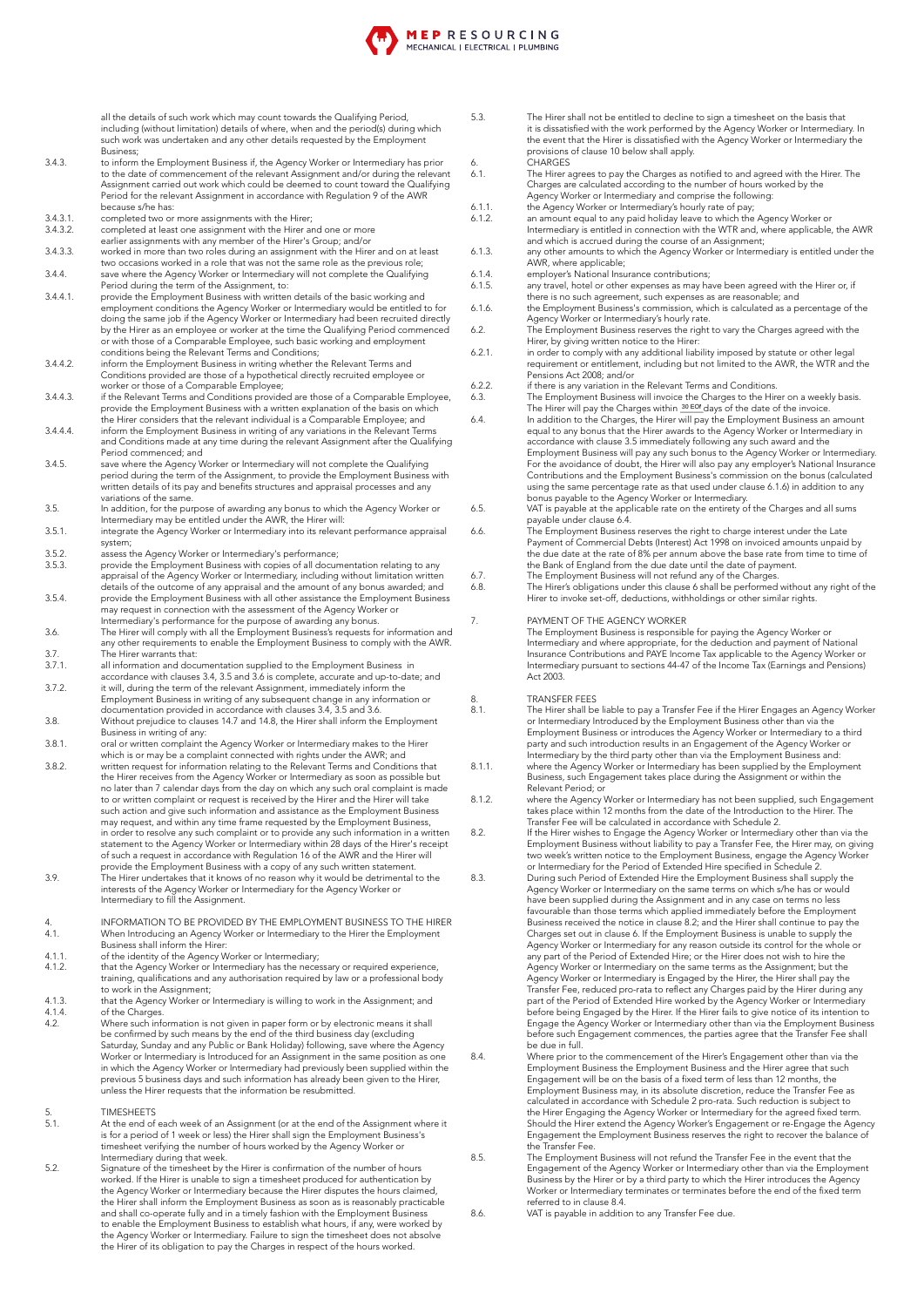- 9. SUITABILITY CHECKS AND INFORMATION TO BE PROVIDED IN SPECIAL **SITUATIONS**
- 9.1. Where:<br>9.1. the Age 9.1.1. the Agency Worker or Intermediary is required by law, or any professional body to have any qualifications or authorisations to work on the Assignment, the Employment Business will take all reasonably practicable steps to obtain and offer to provide to the Hirer copies of any relevant qualifications or authorisations of the Agency<br>Worker or Intermediary; and
- 9.1.2. in addition, where the Assignment involves working with, caring for or attending one or more Vulnerable Persons, the Employment Business will take all reasonably practicable steps to obtain and offer to provide copies to the Hirer of two references from persons who are not relatives of the Agency Worker or Intermediary and who have agreed that the references they provide may be disclosed to the Hirer; and<br>such other reasonably practicable steps as are required to confirm that the Agency<br>Worker or Intermediary is suitable for the Assignment. If t has taken all reasonably practicable steps to obtain the information above and has been unable to do so fully it shall inform the Hirer of the steps it has taken to
- obtain this information in any event. 9.2. The Hirer shall advise the Employment Business at the time of instructing the Employment Business to supply an Agency Worker or Intermediary whether during<br>the course of the Assignment, the Agency Worker or Intermediary will be required<br>to work with, care for or attend one or more Vulnerable Persons regulated activity as defined in the Safeguarding Vulnerable Groups Act 2006
- 9.3. The Hirer shall assist the Employment Business by providing any information required to allow the Employment Business to comply with its statutory obligations under<br>the Safeguarding Vulnerable Groups Act 2006 and to allow the Employment Business
- to select a suitable Agency Worker or Intermediary for the Assignment. 9.4. In particular in the event that the Hirer removes an Agency Worker or Intermediary from an Assignment in circumstances which would require the Employment Business to provide information to the Disclosure and Barring Service (or the equivalent authority) under the Safeguarding Vulnerable Groups Act 2006, the Hirer will provide sufficient information to the Employment Business to allow it to discharge its statutory obligations.

## 10. UNSUITABILITY OF THE AGENCY WORKER<br>10.1 The Hirer undertakes to supervise the Agency

- The Hirer undertakes to supervise the Agency Worker or Intermediary sufficiently to ensure the Hirer's satisfaction with the Agency Worker or Intermediary's standards of work. If the Hirer reasonably considers that the services of the Agency Worker or Intermediary are unsatisfactory, the Hirer may terminate the Assignment either<br>by instructing the Agency Worker or Intermediary to leave the Assignment<br>immediately, or by directing the Employment Business to remove the circumstances, reduce or cancel the Charges for the time worked by that Agency Worker or Intermediary, provided that the Hirer has notified the Employment business immediately that they have asked the Agency Worker or Intermediary to
- leave the Assignment or the Assignment terminates:<br>10.1.1. within 4 hours of the Agency Worker or Intermediary commencing the Assignment<br>where the Assignment is for more than 7 hours; or<br>10.1.2. within 2 hours for Assignme
- the unsuitability of the Agency Worker or Intermediary is confirmed in writing to the Employment Business within 48 hours of the termination of the Assignment.
- 10.2. The Employment Business shall notify the Hirer immediately if it receives or otherwise<br>obtains information which gives the Employment Business reasonable grounds<br>to believe that any Agency Worker or Intermediary supp for the Assignment and shall be entitled to terminate the Assignment forthwith without prior notice and without liability. Notwithstanding, the Hirer shall remain liable for all Charges incurred prior to the termination of the Assignment. 10.3. The Hirer shall notify the Employment Business immediately and without delay and in
- any event within 1 hour if the Agency Worker or Intermediary fails to attend work or has notified the Hirer that they are unable to attend work for any reason.

### 11 **TERMINATION OF THE ASSIGNMENT**

Any of the Hirer, the Employment Business or the Agency Worker or Intermediary may terminate an Assignment at any time without prior notice and without liability (except in the case of termination by the Hirer, who shall be liable for any Charges due under clause 6 above).

## 12. CONFIDENTIALITY AND DATA PROTECTION<br>12.1. All information relating to an Agency Worker is

- 12.1. All information relating to an Agency Worker is confidential and subject to the Data Protection Laws and is provided solely for the purpose of providing work-finding services to the Hirer. Such information must not be used for any other purpose nor divulged to any third party and the Hirer undertakes to abide by the provisions of
- the Data Protection Laws in receiving and processing the data at all times. 12.2. The Employment Business undertakes to keep confidential all Relevant Terms and Conditions that the Hirer discloses to the Employment Business and not to use such information except for the purposes of compliance with the AWR (including, for the avoidance of doubt and without limitation, when dealing with any request for information or complaint made by any Agency Worker or any AWR Claim). 12.3. Information relating to the Employment Business's business which is capable of being
- confidential must be kept confidential and not divulged to any third party, except information which is in the public domain.

### 13. INTELLECTUAL PROPERTY RIGHTS

All copyright, trademarks, patents and other intellectual property rights deriving from the Assignment shall belong to the Hirer. Accordingly the Employment Business shall use its reasonable endeavours to ensure that the Agency Worker or Intermediary shall execute all such documents and do all such acts in order to give effect to the Hirer's rights pursuant to this clause.

14. LIABILITY<br>14.1 M/bilet.res

- 14.1. Whilst reasonable efforts are made by the Employment Business to give satisfaction to the Hirer by ensuring reasonable standards of skill, integrity and reliability from the Agency Worker or Intermediary and to provide the same in accordance with the Assignment details as provided by the Hirer, no liability is accepted by the Employment Business for any loss, expense, damage or delay arising from any failure to provide any Agency Worker or Intermediary for all or part of the<br>Assignment or from the negligence, dishonesty, misconduct or lack of skill of the<br>Agency Worker or Intermediary or if the Agency Worker terminates for any reason. For the avoidance of doubt, the Employment Business does not<br>exclude liability for death or personal injury arising from its own negligence or for any<br>other loss which it is not permitted to exclude under l
- 14.2. Agency Workers or Intermediary supplied by the Employment Business pursuant

to these Terms are engaged under contracts for services. They are not the employees of the Employment Business but are deemed to be under the supervision and direction of the Hirer from the time they report to take up duties and for the duration of the Assignment. The Hirer agrees to be responsible for all acts, errors or omissions of the Agency Worker or Intermediary, whether wilful, negligent or otherwise as though the Agency Worker or Intermediary was on the payroll of the Hirer.

- 14.3. The Hirer shall advise the Employment Business of any special health and safety matters about which the Employment Business is required to inform the Agency Worker or Intermediary and about any requirements imposed by law or by any<br>professional body, which must be satisfied if the Agency Worker or Intermediary is to fill the Assignment.
- 14.4. The Hirer will also comply in all respects with all statutory provisions as are in force from time to time including, for the avoidance of doubt, but not limited to the WTR, Health and Safety At Work etc. Act 1974, the Management of Health and safety at Work Regulations 1999 (as amended), by-laws, codes of practice and legal requirements to which the Hirer is ordinarily subject in respect of the Hirer's own staff (excluding the matters specifically mentioned in clause 7 above), including in particular the provision of adequate Employer's and Public Liability Insurance cover for the Agency Worker or Intermediary during all Assignments.
- 14.5. The Hirer undertakes not to request the supply of an Agency Worker or Intermediary to perform the duties normally performed by a worker who is taking part in official<br>industrial action or duties normally performed by a worker who has been transferrec<br>by the Hirer to perform the duties of a person on stri action.
- 14.6. The Hirer shall indemnify and keep indemnified the Employment Business against any Losses incurred by the Employment Business arising out of any Assignment or arising out of any non-compliance with, and/or as a result of any breach of, these<br>Terms by the Hirer.
- 14.7. The Hirer shall inform the Employment Business in writing of any AWR Claim which comes to the notice of the Hirer as soon possible but no later than 7 calendar days from the day on which any such AWR Claim comes to the notice of the Hirer.
- 14.8. If the Agency Worker or Intermediary brings, or threatens to bring, any AWR Claim, the Hirer undertakes to take such action and give such information and assistance as the Employment Business may request, and within any timeframe<br>requested by the Employment Business and at the Hirer's own cost, to avoid, dispute,<br>resist, mitigate, compromise or defend any such AWR Claim and any judgment given in respect thereof.

### 15. NOTICES

All notices which are required to be given in accordance with these Terms shall be in writing and may be delivered personally or by first class prepaid post to the<br>registered office of the party upon whom the notice is to be served or any other<br>address that the party has notified the other party in writi hand when delivered, if by first class post 48 hours following posting and if by email or facsimile transmission, when that email or facsimile is sent.

#### 16. **SEVERABILITY**

If any of the provisions of these Terms shall be determined by any competent authority to be unenforceable to any extent, such provision shall, to that extent, be severed from the remaining Terms, which shall continue to be valid to the fullest extent permitted by applicable laws.

### 17. RIGHTS OF THIRD PARTIES

None of the provisions of these Terms are intended to be for the benefit of or enforceable by third parties and the operation of the Contracts (Rights of Third Parties) Act 1999 is excluded.

### 18. **GOVERNING LAW AND JURISDICTION**

These Terms are governed by the law of England & Wales and are subject to the exclusive jurisdiction of the Courts of England & Wales

Sign

Position

\_\_\_\_\_\_\_\_\_\_\_\_\_\_\_\_\_\_\_\_\_\_\_\_\_\_\_\_\_\_\_\_\_\_\_\_\_\_

\_\_\_\_\_\_\_\_\_\_\_\_\_\_\_\_\_\_\_\_\_\_\_\_\_\_\_\_\_\_\_\_\_\_\_\_\_\_\_\_\_\_\_\_\_\_ 

\_\_\_\_\_\_\_\_\_\_\_\_\_\_\_\_\_\_\_\_\_\_\_\_\_\_\_\_\_\_\_\_\_\_\_\_\_\_\_\_\_\_\_\_\_\_